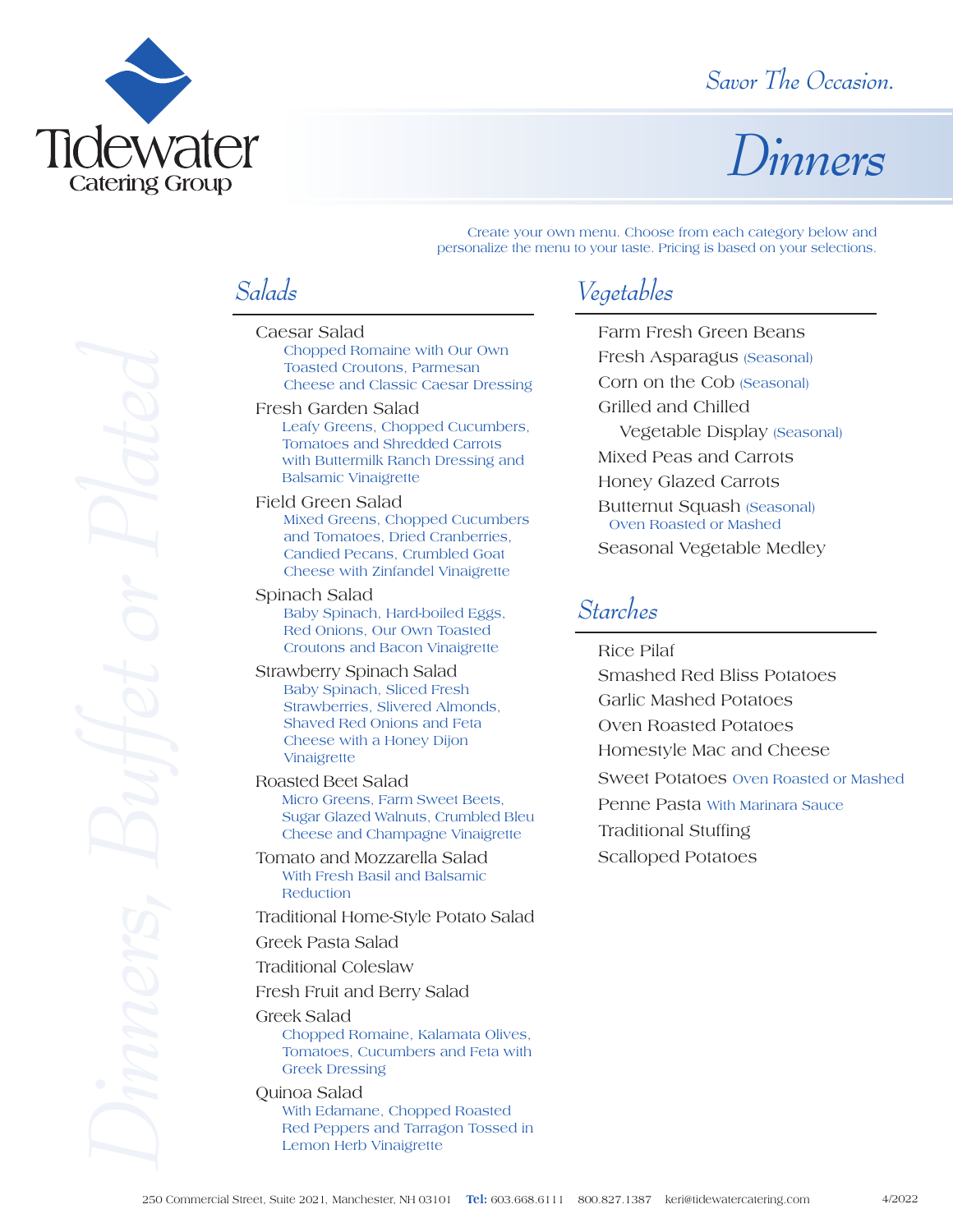

### *Savor The Occasion.*

# *Dinners*

### *Poultry*

- Chicken Piccata Lemon, Parsley, Artichokes and Capers in a White Wine Sauce
- Chicken Marsala Sliced Mushrooms and Our Marsala Wine Sauce
- Chicken Florentine Sautéed Spinach and Our Roasted Garlic Cream Sauce
- Chicken Parmesan Cutlets With Rustic Marinara
- Chicken Saltimbocca With Lemon Sauce
- Slow-Grilled Boneless BBQ
- Chicken Breast Orange Ginger Chicken Scallion-mandarin Orange Sauce
- Oven Roasted Turkey Breast Cranberry Sauce and Turkey Gravy
- Stuffed Chicken Breast:
	- Cranberry and Apple
	- Spinach, Boursin Cheese and Sun-dried Tomato
	- Chicken Cordon Blue (Ham and Swiss Cheese)

### *Beef*

Herb Roasted Sirloin House Marinated Grilled Flank Steak Slow Roasted Beef Tenderloin House Marinated Grilled Steak Tips Beef Teriyaki Stir Fry Tossed in Sesame Ginger Sauce

### *Pork*

Maple Mustard Glazed Pork Loin Brown Sugar Bacon Wrapped Pork Loin Herb Garlic Marinated Pork Loin With Cider Glaze